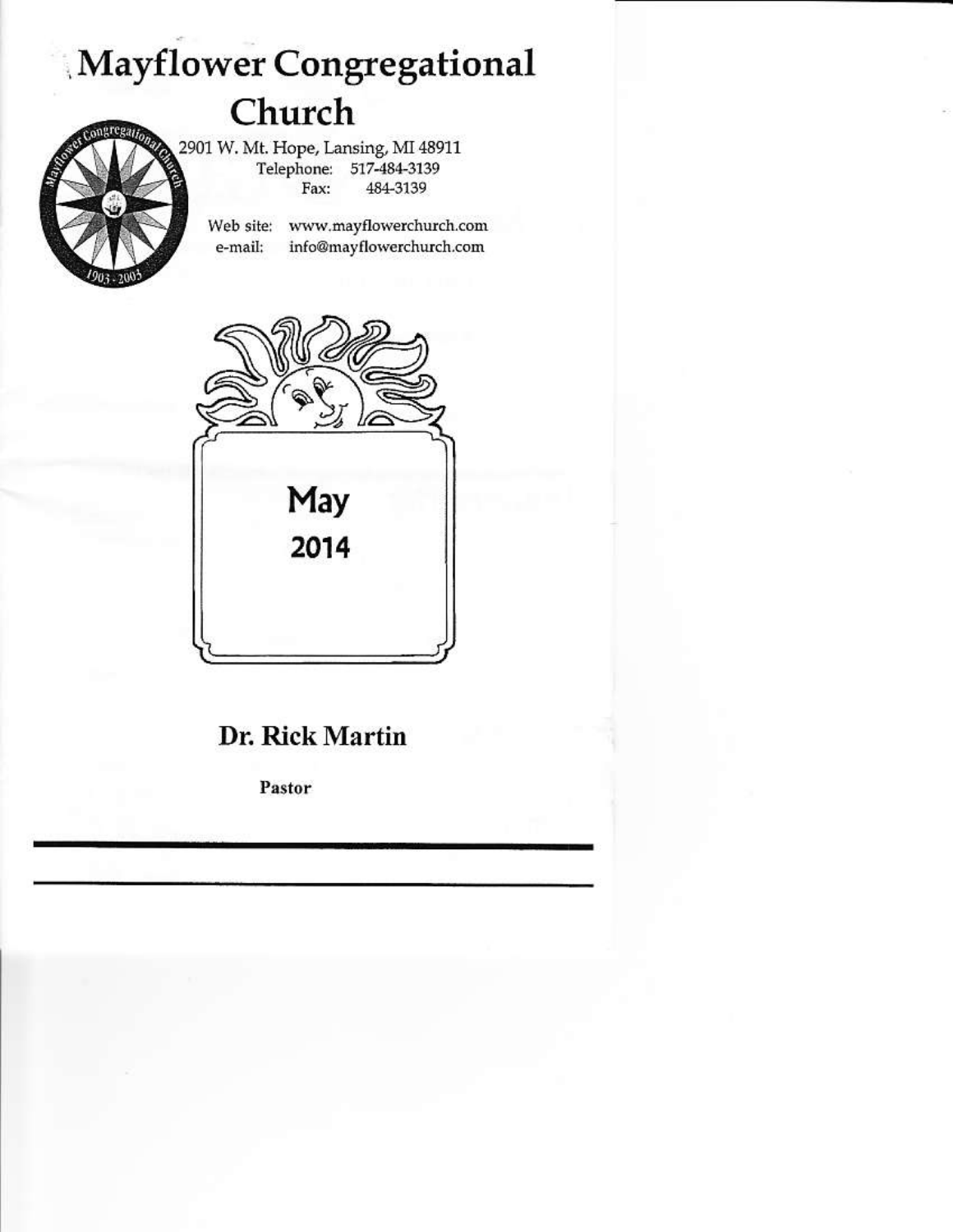

## Birthdays

5/1 Celia Snow (91) 5/7 LInda Wheeler 5/18 Roger Kennedy 5/22 Tieson Graham 5/26 Bob Felter 5/28 Chrisann Lowe

## Anniversaries

5/4 Mike and Mary Rutledge 5/15 Fred and Chrisann Lowe 5/17 Ryan and Marcie Graham 5/25 Chad and Liz Canfield

**Head Ushers** Naida Kenyon and Lois Ries

Outreach Focus Food Bank

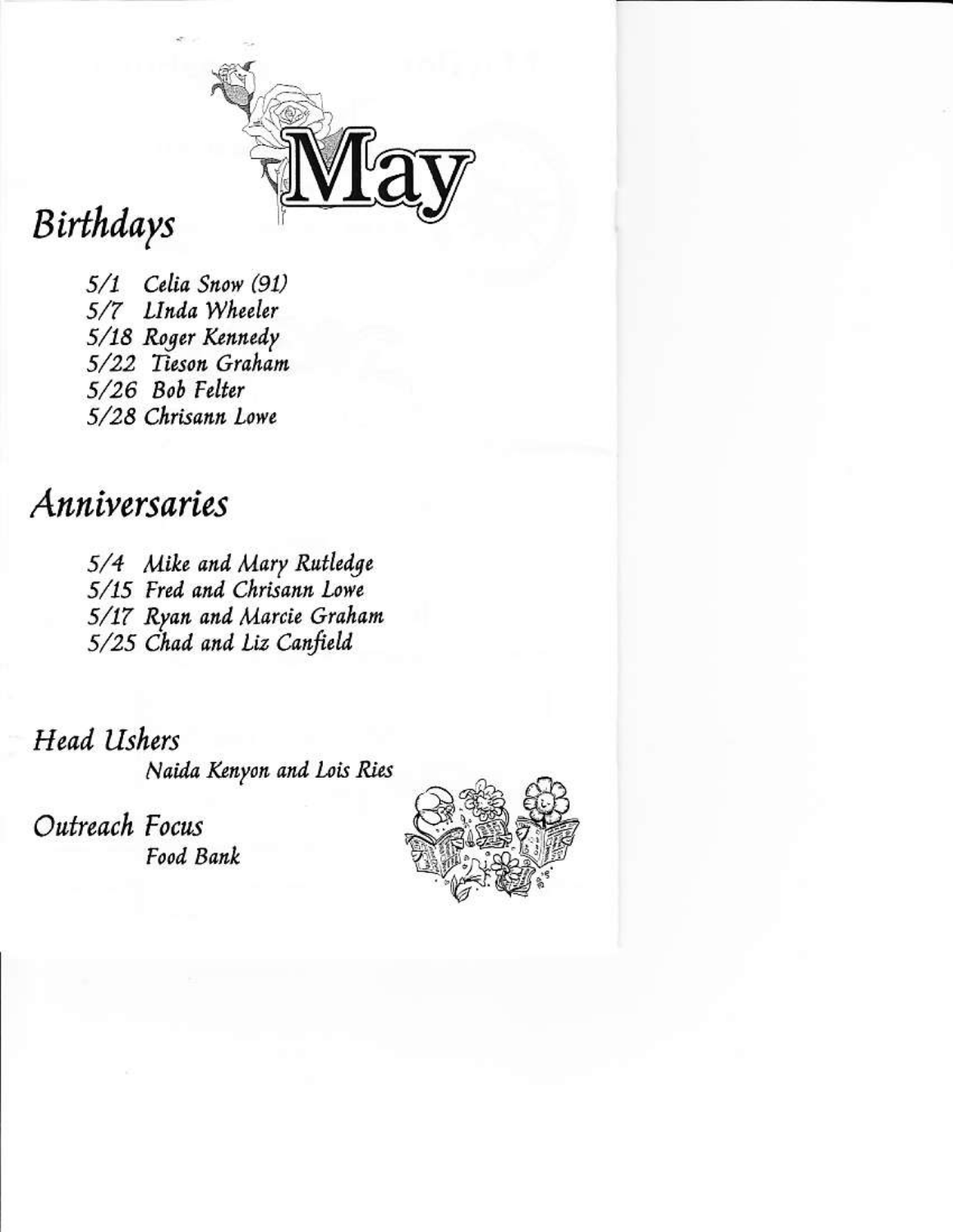### From the Pastor's Desk

#### **April (Snow) Showers-May Flowers**

I am writing this on April 15<sup>th</sup> – tax day, payday (for our church staff), and SNOW day. Yes! Between Palm Sunday and Maundy Thursday, 25 days into Spring and after I have already been out golfing - snow. As I look out my church office window, it is presently snow covered ground and snowing. If I didn't know the truth, I would be depressed!

The truth is not always what we see and feel. It looks like winter, but it is truthfully spring. It feels like this winter will never end, but shortly we will feel the warmth and sunshine of summer. Many things in life look or feel like the truth. however, are in reality false or incorrect. Many times I have been asked, "How can this be so wrong if it feels so right?"

Proverbs 14:12

There is a way that appears to be right, but in the end it leads to death.

Be not dismayed, knowing the truth has actually been made available to us. God does not want us to live in ignorance, or guessing, or just wandering around in the dark. He has provided us with the truth. The person who has a working knowledge of the Word of God, the Bible, has the truth available to them. (Reading your Bible regularly, and putting it into practice daily, will give you a working knowledge of the Word of God).

John 8:32

Then you will know the truth, and the truth will set you free.

John 17:17

Sanctify them by the truth; your word is truth.

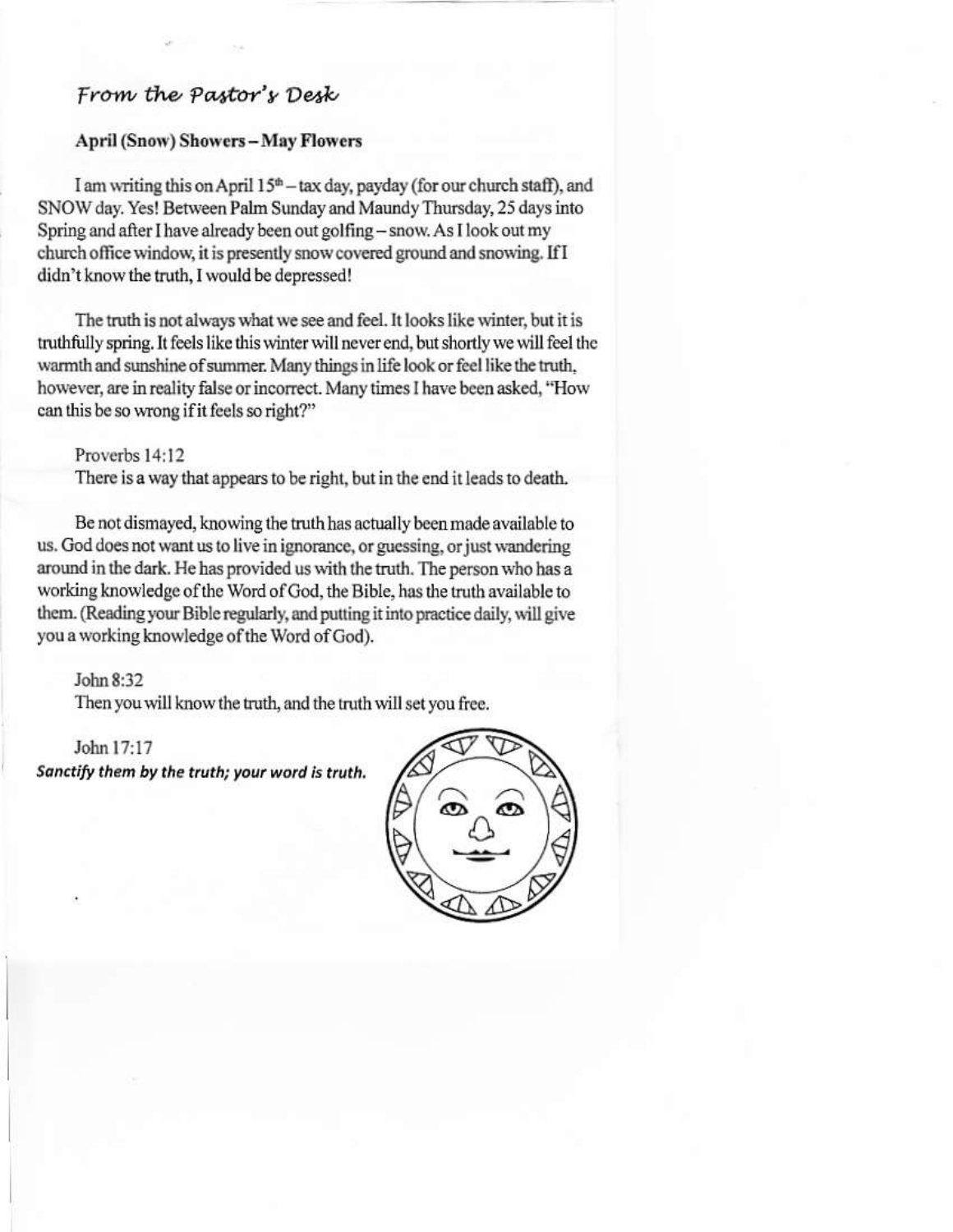#### Howdy from the Fuller Farm!

I think I see some signs of spring around here. I certainly can hear them. The Red-winged Blackbirds are back at the feeder, singing their beautiful songs again and the snow piles have almost disappeared. By the time you read this I'm sure that Pastor Rick will have several games of golf behind him and we won't have to listen to him complain anymore.

This month I'd like to mention some things that the Prudential Council has been working on. Along with the typical facility maintenance issues (leaky roof, gutter overflows, and parking lot cracks) we've been talking about how to communicate better. Good communication skills include, for example, proper email etiquette and how to ask for help when you need it.

One thing we discovered was that our staff, at times, are unsure of whom they should report to. Recently, the Trustees have assumed the role of direct report. During a discussion with staff the Prudential Council concluded that for routine issues, reporting to one person is more effective. That person needs to be someone that is an integral part of the daily life of the Church and is able to make administrative decisions when needed. We all agreed that the obvious person is Pastor Rick. Should he need support in this task, the Trustees and ultimately the Prudential Council can provide that.

Of course every member of Mayflower Church is an integral part of its life whether you serve on a board or not. You are indispensable to this Body of Christ. Your opinions need to be communicated. Your talents and ideas are greatly valued. Your direct involvement in its mission is essential to its success.

Jerry Fuller Lay Leader

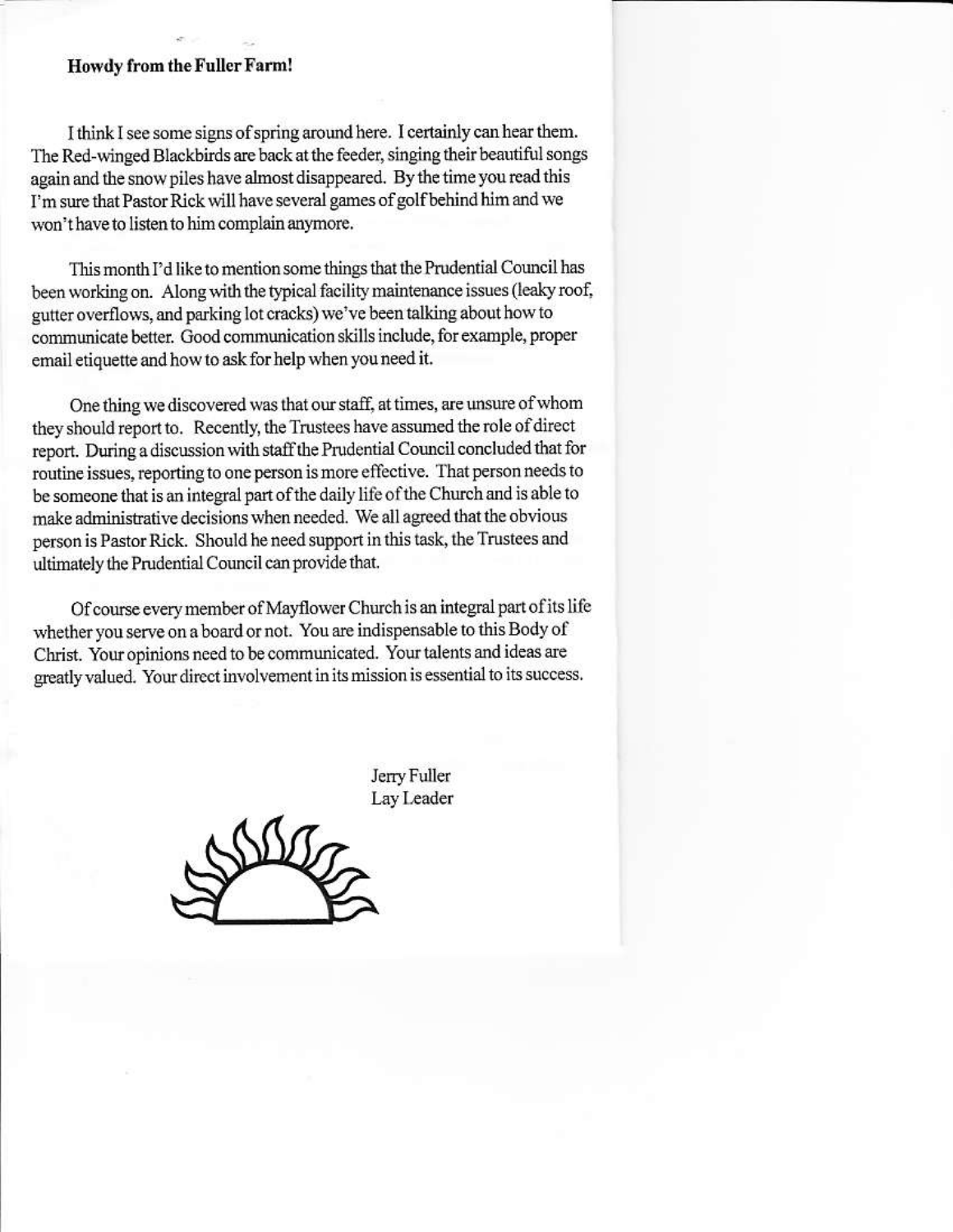## The Mayonnaise Jar and the 2 Cups of Coffee



When things in your life seem almost too much to handle, when 24 hours in a

day are not enough, remember the mayonnaise jar and the 2 cups of coffee.

A professor stood before his philosophy class and had some items in front

of him. When the class began, he wordlessly picked up a very large and empty mayonnaise jar and proceeded to fill it with golf balls. He then asked the students if the jar was full. They agreed that it was.

The professor then picked up a box of pebbles and poured them into the jar. He shook the jar lightly. The pebbles rolled into the open areas between the golf balls. He then asked the students again if the jar was full. They agreed that it was.

The professor next picked up a box of sand and poured it into the jar. Of course, the sand filled up everything else. He asked once more if the jar was full. The students responded with a unanimous ves.

The professor then produced two cups of coffee from under the table and poured the entire contents into the jar effectively filling the empty space between the sand. The students laughed.

Now, said the professor as the laughter subsided, if want you to recognize that this jar represents your life. The golf balls are the important things God, your family, your children, your health, your friends and your favorite passions and if everything clse was lost and only they remained, your life would still be full. The pebbles are the other things that matter like your job, your house and your car. The sand is everything else ï sthe small stuff.

If you put the sand into the jar first, he continued, there is no room for the pebbles or the golf balls. The same goes for life. If you spend all your time and energy on the small stuff you will never have room for the things that are important to you. Pay attention to the things that are critical to your happiness. Play with your children. Take time to get medical checkups. Take your spouse out to dinner. Play another 18. There will always be time to clean the house and fix the disposal. Take care of the golf balls first-the things that really matter. Set your priorities. The rest is just sand.

One of the students raised her hand and inquired what the coffee represented. The professor smiled. I'm glad you asked. It just goes to show you that no matter how full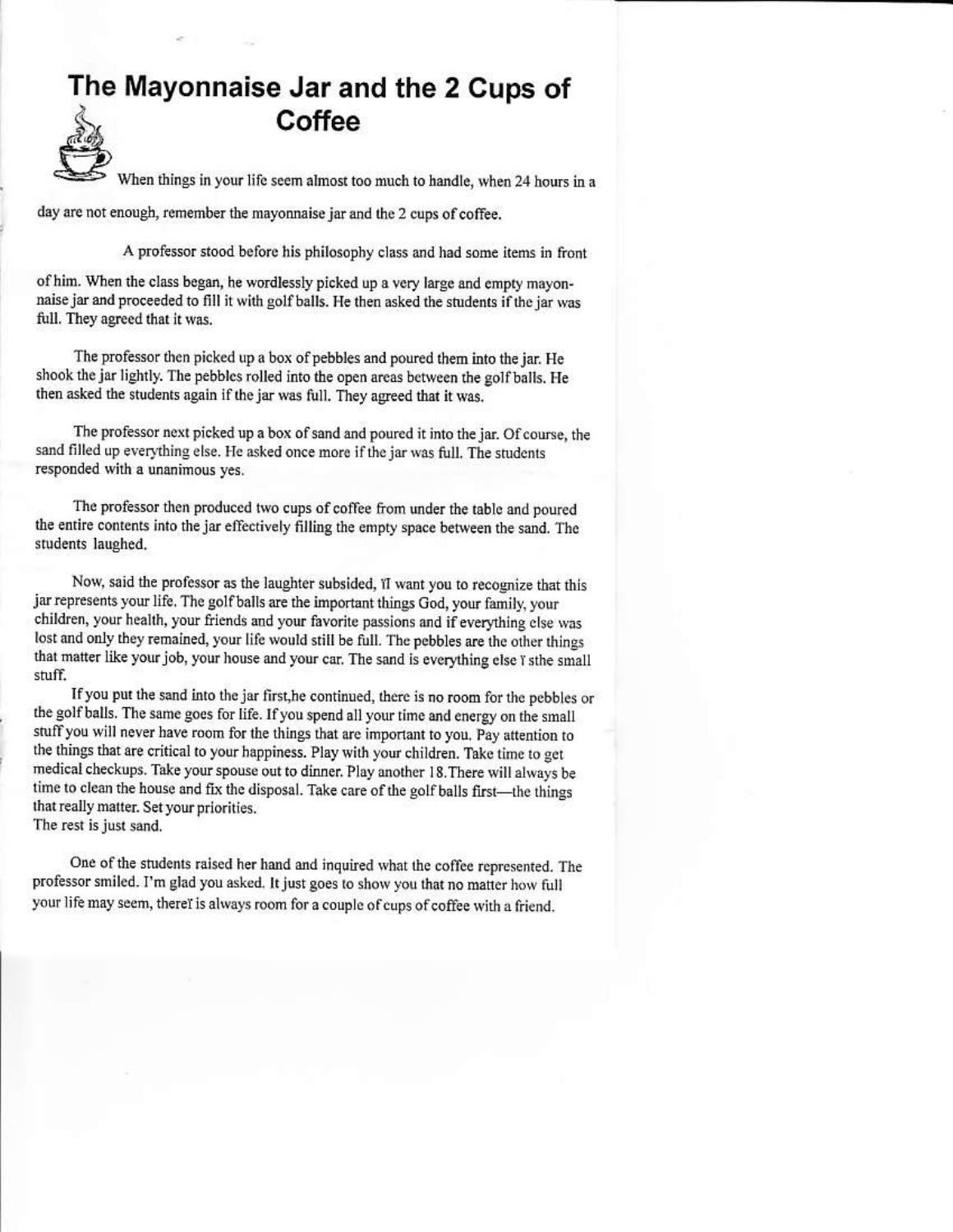

The daffodils are doing their best to emerge; isn't it amazing that they push through the snow and pop up as soon as they are able? There is a string of forsythia on Moores River Drive as you turn from Waverly; they are late but I look for them every year.

Almost everyone had to deal with debris in their yards from the terrible ice storm. There is still much to be done; and much dead wood on open plaits of land. But this will heal in time; and the wood may provide heat to others.

Spring will come; summer will come. We are blessed to know that Christ comes, and He comes to give us solace, peace, and a way to live. He is a strong rock to lean upon, an oak of knowledge, and a downy comforter of care.

I didn't use to think I was in any kind of need, but life got tougher. I was able to return to the faith I had known as a child, "the faith of a child." Let us be grateful that the doors to this church are open. We will not be "frozen chosen" but open and inviting. This is a great gift that we can give through Christ.

Music Sunday is May 18. Both choirs will play and sing extra anthems, and we will have a flute instrumentalist. Pastor Rick, we will be stealing your time!

Summer music is very important. There are many ringers who have indicated that they will continue to ring. We also have singers from here and elsewhere who will help us continue to have the most excellent music. If you also know of someone I can call upon, please let me know. Many thanks.

Chrisann

Give thanks to the Lord for He is good; His love endures forever.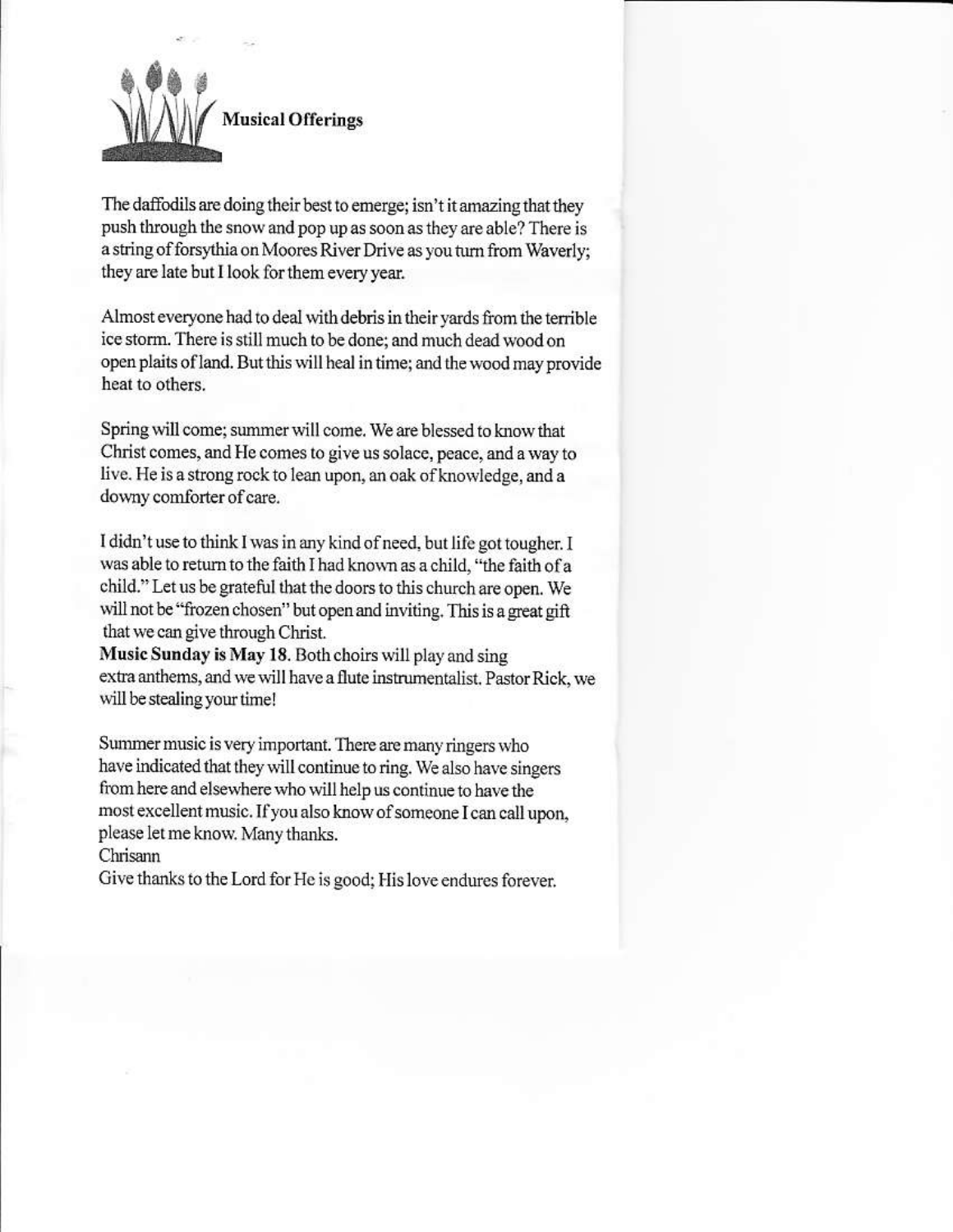#### **Mayflower Financial News**

Our March Second Saturday Supper netted \$520.48. Our Annual Corned Beef Dinner was enjoyed by all who attended. The dinner brought in \$579.50 after expenses. A couple other after church lunches such as the Pancake Brunch, Corned Beef, cabbage and potato soup meal added another \$108.30.

A more detailed report is available in the brochure rack near the church office.

A brief summary of our finances as of March 31, 2014:

| Income:   | \$11,336.81 |
|-----------|-------------|
| Expenses: | 9,300.00    |
|           | \$2,036.81  |

**YTD** for Three Months Income: Expenses:

\$24,531.92 24,262.27 269.65 \$

**Fund Balances:** Checking: **Bequest Funds Savings** Memorial Fund CD CD Savings

\$13,315.59 4,009.24 5,492.66 22,300.21 \$45,117.70



Linda Wheeler

Treasurer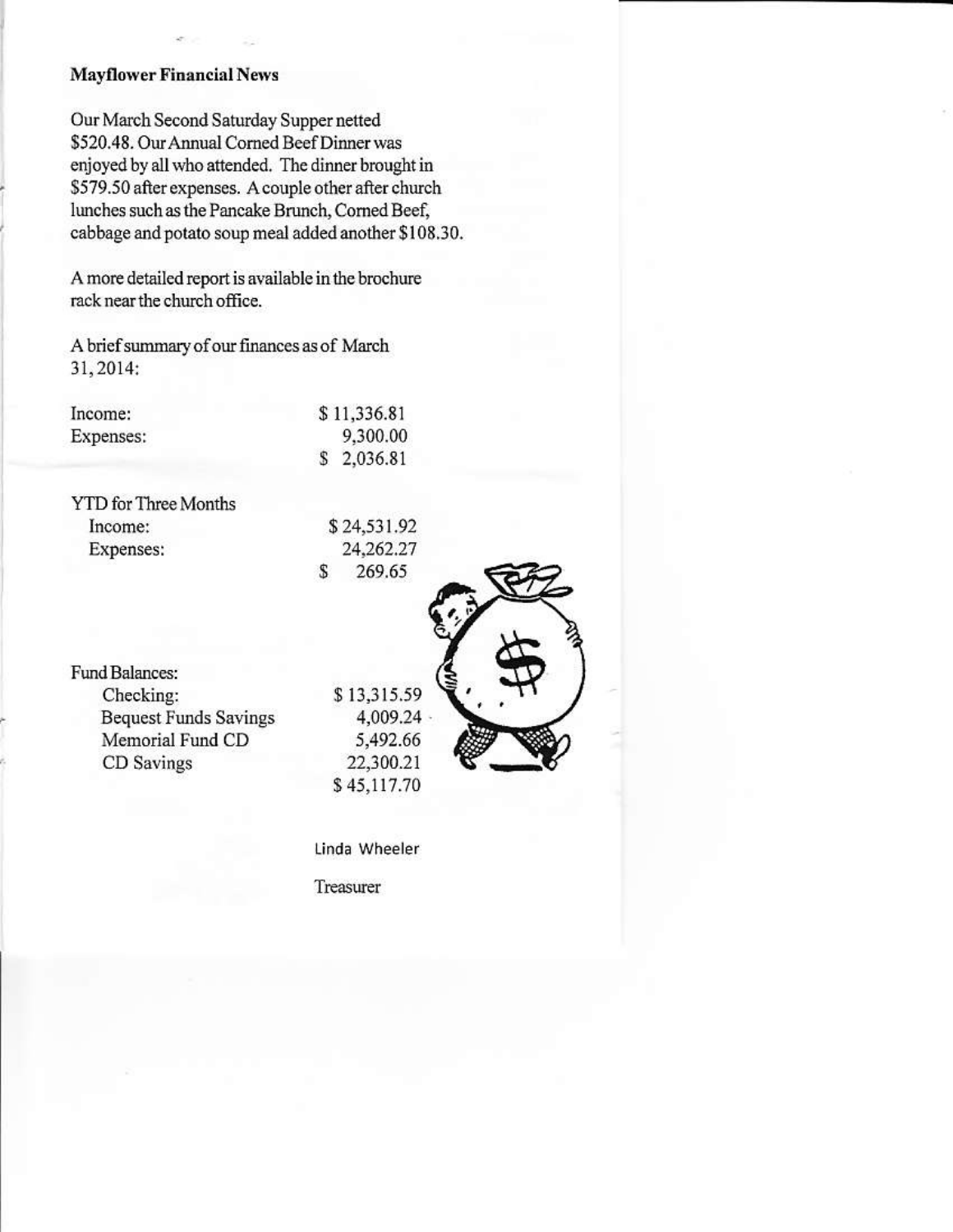#### **Thrift Sale**

Thanks to all who donated items for the thrift sale and/or worked in setting up, selling, and cleaning up! Proceeds will go to the church's general fund. We plan to continue having sales as we have been, so start saving up your items NOW! A good way to do it is to have a box or bag in a closet or a corner of your basement or garage, and as you see things you don't need or want any more, put them in the box or bag. Then you'll be ahead of the game when the time comes!



#### Thank you again...

I really, really, really appreciate all of the people from this church who have sent cards, emails, food and prayers. It makes the journey through cancer treatment much easier to accept. You are definitely my second family and I appreciate each and every one of you!!!

Meredith Kennedy

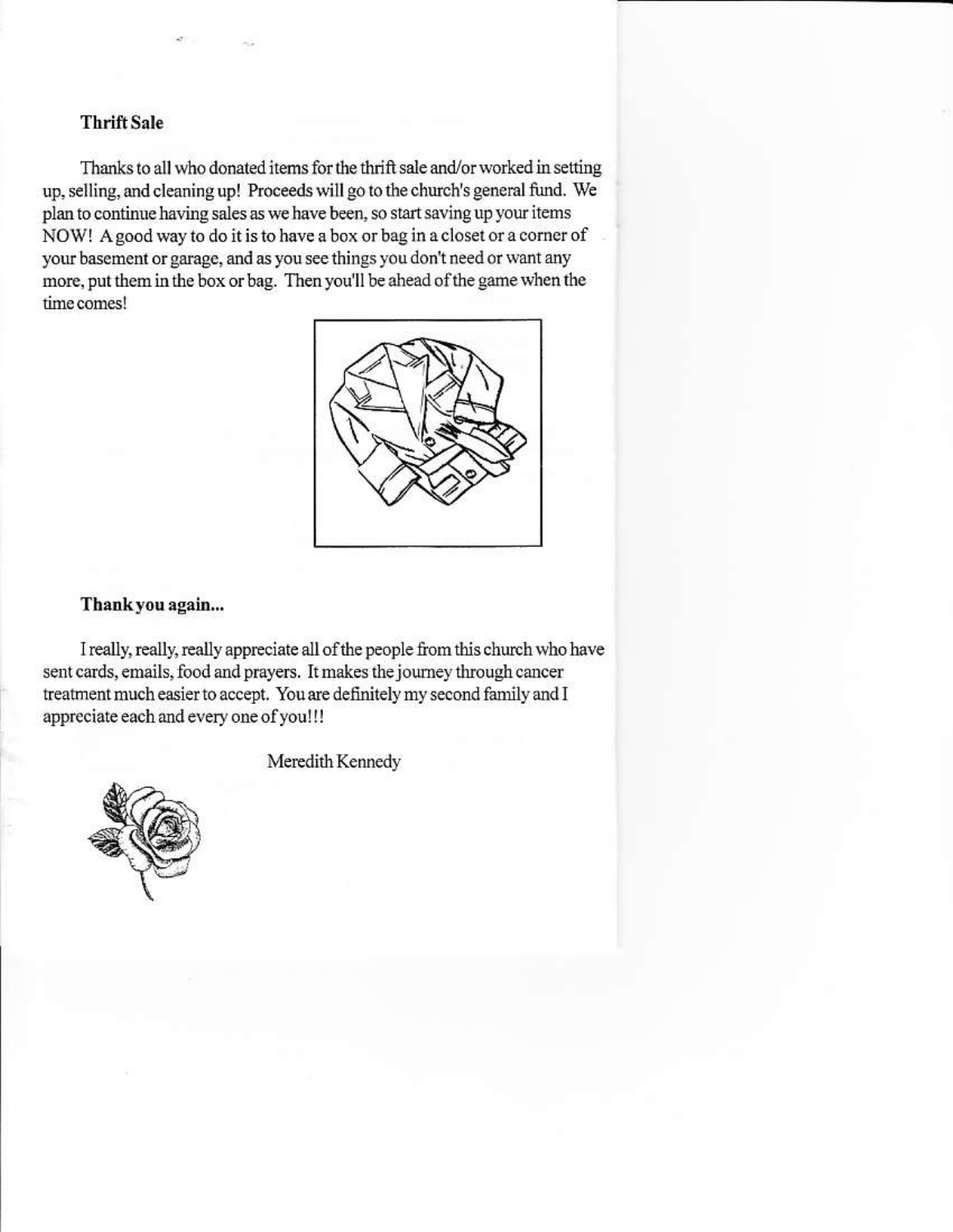

am

## Dates to remember in  $May...$

 $5/4$ 

Food for Salvation Army

 $5/10$ 

 $5/11$ 

Second Saturday

Supper Mother's Day

 $5/13$ 

 $5/15$ 

 $5/18$ 

Deadline June July Notes

Trustee's Meeting 10

Music Recognition Sunday

 $5/26$ 

Memorial Day